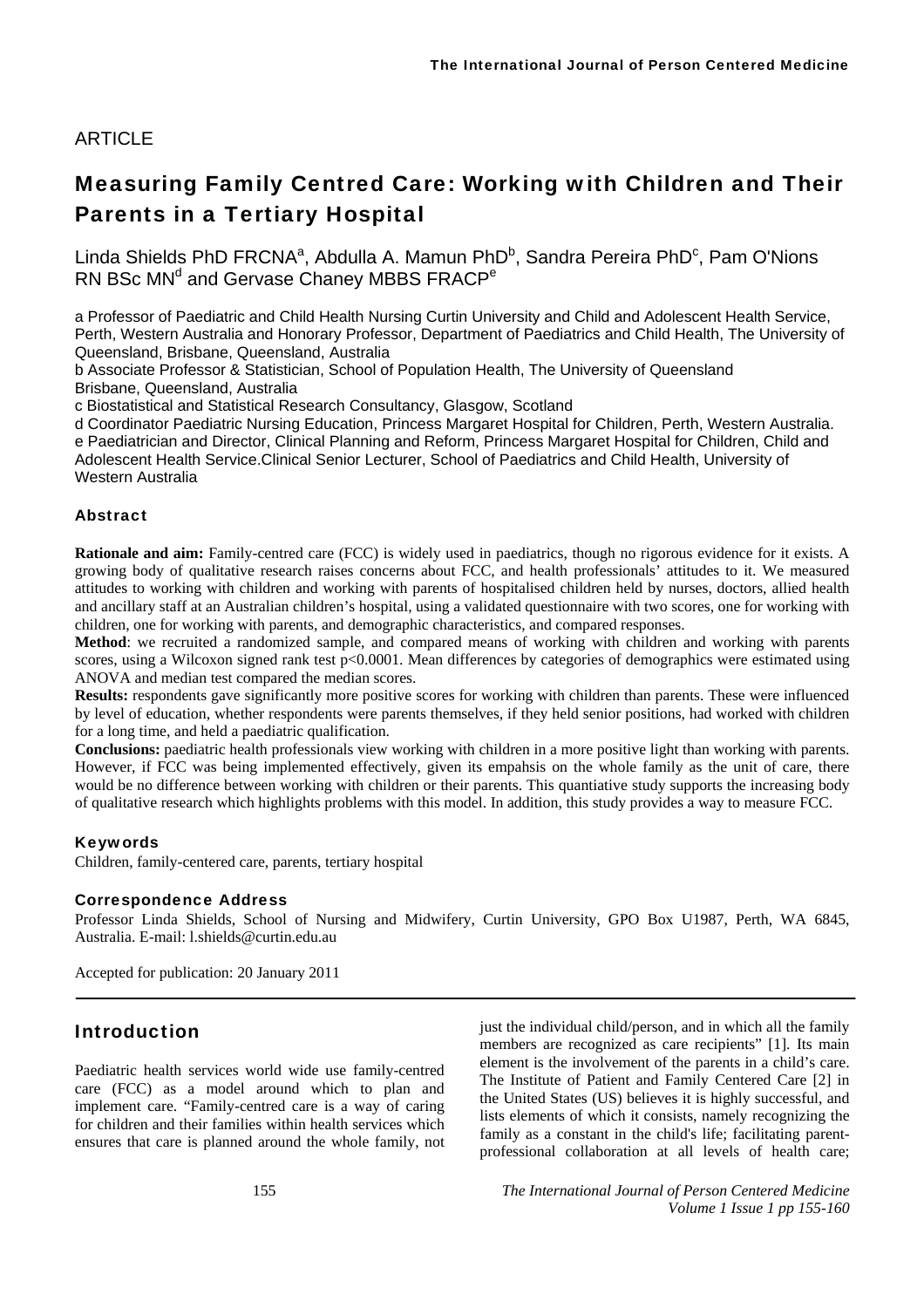honouring the racial, ethnic, cultural, and socio-economic diversity of families; recognizing family strengths and individuality and respecting different methods of coping; sharing complete and unbiased information with families on a continuous basis; encouraging and facilitating familyto-family support and networking; responding to child and family developmental needs as part of health care practices; adopting policies and practices that provide families with emotional and financial support; and designing health care that is flexible, culturally competent, and responsive to family needs.

While it is said to be widely used, Darbyshire [3] suggested that FCC is a wonderful ideal but in reality, difficult to implement because of the judgemental attitudes of nurses towards parents, resulting in the feeling that they are "parenting in public". Likewise, nurses feel they are "nursing in public". He suggested that for FCC to succeed, understanding, empathetic communication between parents and nurses was necessary.

While FCC is expressed in many policy documents in paediatric health facilities as an integral part of their philosophies, there is little evidence that FCC works, is effective, or has much impact on the delivery of care [4]. While there is no rigorous evidence that FCC works, or makes a difference to children, parents or staff, there is a growing body of qualitative research which shows consistent themes when explaining the problems with implementation of FCC [5]. These include health professionals acting as gatekeepers to parental access to admitted children [6], the use of punishment and reward if the parents do, or do not, fit the health professionals' perceptions of accepatable behaviour [7], parents' use of strategies such as bargaining with staff to ensure their needs are met [8], and exclusion of parents at the whim of the health professional [9].

Previous studies [10,11] using the technique employed here found significant differences between staff's feelings about working with children and working with parents. All subject groups gave a more positive score for children than parents. While this is not surprising, given that people may choose to work in paediatrics because they enjoy working with children, it is not congruent with a FCC policy, in which the children and parents are to be treated as a single, integral unit. The aim of this current study was to determine attitudes to working with children and working with parents of hospitalised children held by staff-nurses, doctors, allied health and ancillary – at an acute care, tertiary referral, public hospital, where care is free at point of delivery and paid for through universal taxation, and which espouses a policy of family-centred care...

# **METHODS** Tool

The tool used was the "Working with Families" questionnaire, which has been trialed in Australia, the UK, Indonesia and Thailand [10]. It contains a range of demographic questions, plus two questions: "I find working with children ..." and "I find workingwith parents of children ..." It includes a scoring system using semantic differentials [12]. There are 10 scales each of which contains at one end an adjective and at the other its antonym. Subjects placed a cross on the line which best met how they felt about each adjective. (The adjectives were first derived from literature, interviews and trials) [11,13]. In trials, the scoring system consistently gained Cronbach's alpha scores of 0.8 and above. Also included was an example on how to complete the questions. The poles of the questions were changed to ensure that respondents had to make a judgement about each adjective set, in other words, some score lines went from positive to negative, while others were reversed. The only problem encountered with the questionnaires were 10 subjects who, on the first round, completed only one side of the sheet. Once this was encountered, we added a line to the bottom of each page reminding subjects to complete the other side.

### Sample size, recruitment and data collection

Ethical approval was given by Curtin University Human Research Ethics Committee (HR 93/2009), plus the relevant hospital's Human Research Ethics Committee.

Using random stratified sampling from the total population of hospital staff, with a computed confidence level of 95%, an estimated power of 90%, and a possible non-return rate of 50%, the required sample was determined to be 23 doctors, 54 nurses, 26 allied health and 44 ancillary (administration and domestic) staff. Recruitment was through the hospital internal mail, with four mail-outs of questionnaire, information sheet and return envelope, to achieve the required numbers. Consent was implied by return of the anonymous questionnaire. A response rate of 60% yielded responses from 32 doctors, 72 nurses, 39 allied health professionals and 67 ancillary staff. Towards the end of the data collection period, to meet the required number, we had to attend meetings to hand deliver and collect questionnaires, and this yielded approximately 10% of the responses. They all remained anonymous, but this may have limited the generalizability of the findings to some degree. Data were entered into SPSS as the questionnaires arrived.

#### Data analysis

Demographic characteristics of subjects are presented in numbers and percentages (Table 1). We conducted an exploratory analysis of the outcome variables to examine their distribution. Both outcomes – working with children and working with parents – were not normally distributed, although the scores for working with children approximated normal. For the simplicity of presentation and understanding we have presented both mean and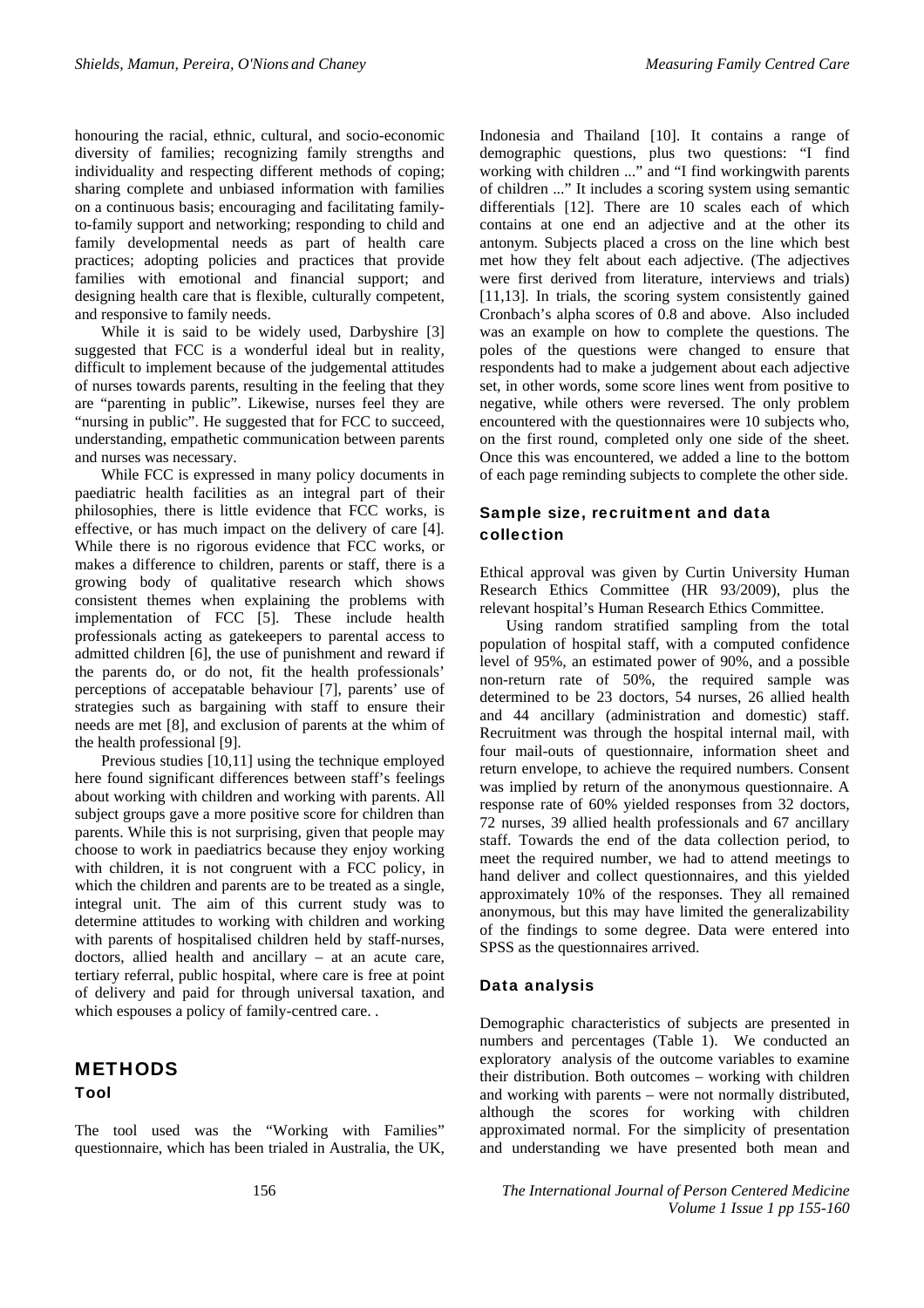median values of these outcomes by background characteristics. To compare the overall mean difference between working with children and working with parents scores, we used a non-parametric sign test (Wilcoxon signed rank test  $p<0.0001$ . The mean differences by categories of background characteristics were estimated using ANOVA. Median test was used to compare the median scores of the two questions "Most of the time, I find working with children ... (score)" and "Most of the time, I find working with parents of children ... (score)"

### Results

#### Characteristics of the sample

#### Table 1: demographic characteristics of subjects

|                              | $N(\%)$                    |                         |  |
|------------------------------|----------------------------|-------------------------|--|
| Gender                       | Male                       | 22(12.8)                |  |
|                              | Female                     | $150(78.2)^{*}$         |  |
|                              | $18-25$ years              | 11(5.8)                 |  |
|                              | 26-35 years                | 40 (21.1)               |  |
| Age group                    | 36-45years                 | 63 (30.5)               |  |
|                              | Over 45 years              | 96 (42.6)               |  |
| <b>Education level</b>       | High school                | 16(8.4)                 |  |
|                              | Certificate level          | 22 (11.6)               |  |
|                              | Diploma                    | 34 (17.9)               |  |
|                              | Undergraduate              | 41 (21.6)               |  |
|                              | Postgraduate<br>university | 77 (40.5)               |  |
| Marital status               | Not married                | 40 (21.1)               |  |
|                              | Married/defacto            | $\overline{129}$ (67.9) |  |
|                              | Widowed/divorced           | 21(11.1)                |  |
| Own children                 | 0                          | 60 (31.6)               |  |
|                              | $1 - 2$                    | 91 (47.0)               |  |
|                              | More than 2                | 39(20.5)                |  |
|                              | <b>Nurse</b>               | 66 (34.7)               |  |
|                              | Doctor                     | 31 (16.3)               |  |
| Occupation                   | Allied health              | 36 (18.9)               |  |
|                              | Ancillary staff            | 57 (30)                 |  |
|                              | Under 1 year               | 6(3.2)                  |  |
| Years in                     | 1-5 years                  | 34 (17.9)               |  |
| occupation                   | $6-10$ years               | 28(14.7)                |  |
|                              | over 10 years              | $\overline{122(64.2)}$  |  |
|                              | Senior                     | 153 (80.5)              |  |
| Level                        | Junior                     | 57 (19.5)               |  |
| Years in<br>current position | Under 1 year               | 20 (10.5)               |  |
|                              | 1-5 years                  | 86(45.3)                |  |
|                              | 6-10 years                 | 31(16.3)                |  |
|                              | over 10 years              | 53 (27.9)               |  |
|                              | Under 1 year               | 7(3.7)                  |  |
| Years working                | 1-5 years                  | 39 (20.5)               |  |
| with children                | 6-10 years                 | 37 (19.5)               |  |
|                              | over 10 years              | 107 (56.3)              |  |
| Paediatric                   | Yes                        | 95 (50)                 |  |
| qualification                | .<br>No                    | $\frac{1}{95(50)}$      |  |

\*this question was left blank by 18 subjects

Missing data precluded the use of 20 questionnaires, leaving 190 for analysis. The sample was congruent with the characteristics of the health workforce in many developed countries. Table 1 shows that almost threequarters were over 36 years of age, 62% had university education, and another 40% had postgraduate qualifications. About 80% had partners, or had been divorced or widowed, and 68% were parents themselves. Nurses comprised 35% of the subjects, 16% were doctors, 19% allied health professionals, and 30% ancillary staff, and over 80% had been in those occupations for longer than five years. Forty-four percent of the sample had held their current position for over five years, and 76% had been working with children for more than five years. A high percentage (80%) was in junior positions, and half of the subjects had a specialist paediatric qualification of some kind. Men comprised 13% of the sample, though for an unknown reason, this one question was not answered by 18 people.

### Comparison of scores for working with children and working with parents

Comparison of the two scoring questions produced significantly different results (the mean score for working with children was  $4.3$  (SD=0.57), and with parents  $3.8$  (SD  $= 0.66$ ). As the scoring system was set up, the highest (and most positive) score possible was a 5, while the lowest (and least positive) was 1. Consequently, these results show that the subjects gave a more positive score for working with children than for working with their parents.

We examined influences of sample characteristics on the scores (Table 2). Age group, marital status, years in occupation, years in present position, and gender had no influence on differences between mean or median scores. However, several were statistically significant. Those with higher levels of education gave a significantly more positive score for both working with children and working with parents (p<0.001). People who had over two children themselves gave a more positive score for working with both children ( $p=0.028$ ) and parents ( $p=0.027$ ) than those who had fewer children, or none. A person in a senior position was more likely to give a higher score for working with children than more junior staff  $(p=0.014)$  but there was no difference between senior and junior staff's scores for working with parents. Those who had worked with children for a long time gave more positive scores for working with parents than those who had not been working with children for long  $(p=0.01)$ , but there was no difference between them for the working with children score. Staff who held a paediatric qualification gave a higher score for working with both children  $(p<0.01)$  and parents  $(p=0.001)$  than those who did not have a paediatric qualification (Respondents were not required to list their specialist qualifications, but they were, in the main, postgraduate study, either postgraduate certificates, diplomas, Master or Doctor of Philosophy degrees from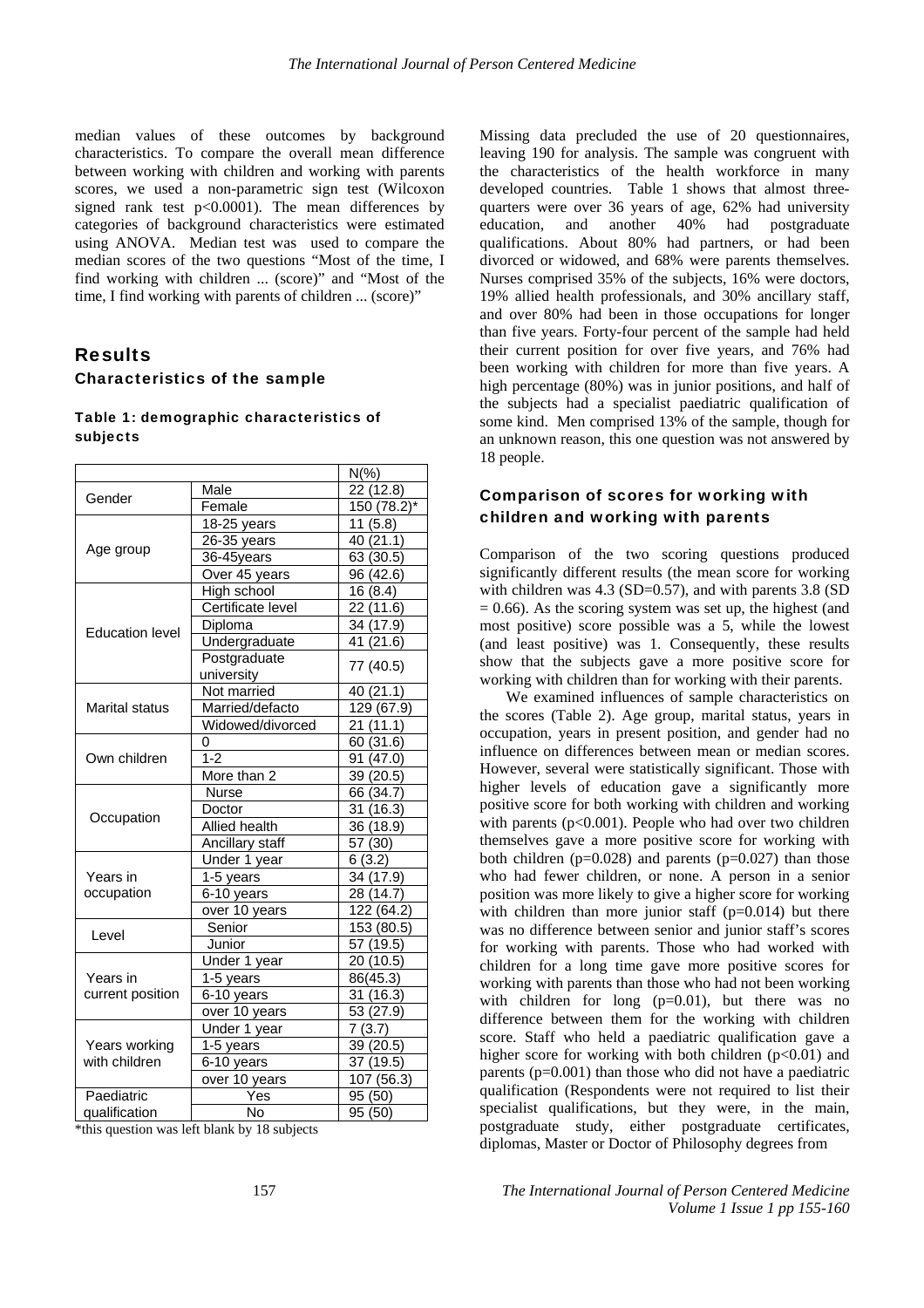### Table 2: Mean and median scores for (a) working with children and (b) working with parents, by demographic characteristics

|                             |                 |                   | (a) children     |          | (b) parents      |                  |  |  |
|-----------------------------|-----------------|-------------------|------------------|----------|------------------|------------------|--|--|
|                             | N               | $\%$              | Mean*            | Median** | Mean*            | Median**         |  |  |
| Overall                     | 190             | 100               | 4.3              | 4.4      | 3.8              | 3.8              |  |  |
| Age group                   |                 |                   |                  |          |                  |                  |  |  |
| 18-25                       | 11              | 5.8               | 3.9              | 4.0      | 3.5              | 3.2              |  |  |
| 26-35                       | 39              | 20.6              | 4.3              | 4.5      | 3.6              | $\overline{3.7}$ |  |  |
| 36-45                       | 58              | $\overline{30.7}$ | 4.4              | 4.6      | 3.8              | 3.9              |  |  |
| $>45$                       | 81              | 42.9              | 4.3              | 4.4      | 3.9              | 3.9              |  |  |
| p-value                     |                 |                   | 0.096            | 0.075    | 0.0235           | 0.234            |  |  |
| <b>Educational level</b>    |                 |                   |                  |          |                  |                  |  |  |
| 2                           | 16              | 8.6               | 4.0              | 4.2      | 3.4              | 3.1              |  |  |
| $\overline{3}$              | $\overline{22}$ | 11.8              | 4.0              | 4.2      | $\overline{3.4}$ | $\overline{3.3}$ |  |  |
| 4                           | 34              | 18.2              | 4.0              | 4.2      | 3.8              | 3.9              |  |  |
| $\overline{5}$              | 40              | 21.4              | 4.5              | 4.6      | 3.9              | 3.9              |  |  |
| $\overline{6}$              | 75              | 40.1              | 4.5              | 4.5      |                  |                  |  |  |
| p-value                     |                 |                   | < 0.001          | 0.0697   | < 0.001          | < 0.001          |  |  |
| <b>Marital status</b>       |                 |                   |                  |          |                  |                  |  |  |
| Not married                 | $\overline{34}$ | 18.5              | $4.\overline{3}$ | 4.4      | 3.6              | 3.7              |  |  |
| Married/de facto            | 129             | 70.1              | 4.3              | 4.5      | 3.8              | 3.9              |  |  |
| Widowed/divorce             |                 |                   |                  |          |                  |                  |  |  |
| d                           | 21              | 11.4              | 4.0              | 4.1      | 3.6              | 3.6              |  |  |
| p-value                     |                 |                   | 0.236            | 0.054    | 0.1825           | 0.2581           |  |  |
| Number of own children      |                 |                   |                  |          |                  |                  |  |  |
| none                        | 60              | 31.6              | 4.1              | 4.3      | 3.6              | 3.7              |  |  |
| $1 - 2$                     | 91              | 47.9              | 4.4              | 4.5      | 3.8              | 3.9              |  |  |
| >2                          | $\overline{39}$ | 20.5              | 4.4              | 4.6      | 3.9              | $\overline{4}$   |  |  |
| p-value                     |                 |                   | 0.028            | 0.093    | 0.027            | 0.091            |  |  |
| <b>Years in occupation</b>  |                 |                   |                  |          |                  |                  |  |  |
| 1                           | 40              | 21.2              | 4.2              | 4.3      | $\overline{3.5}$ | 3.7              |  |  |
| $\overline{2}$              | 28              | 14.8              | 4.4              | 4.6      | 3.7              | 3.9              |  |  |
| $\overline{3}$              | 121             | 64.0              | 4.4              | 4.5      | 3.9              | 3.9              |  |  |
| p-value                     |                 |                   | 0.135            | 0.089    | 0.035            | 0.279            |  |  |
| <b>Seniority</b>            |                 |                   |                  |          |                  |                  |  |  |
| senior                      | 149             | 80.5              | 4.4              | 4.5      | 3.8              | 3.8              |  |  |
| junior                      | $\overline{36}$ | 19.5              | 4.1              | 4.1      | $\overline{3.7}$ | 3.8              |  |  |
| p-value                     |                 |                   | 0.014            | 0.021    | 0.394            | 0.827            |  |  |
| Years in present position   |                 |                   |                  |          |                  |                  |  |  |
| $< 1$ yr                    | 20              | 10.5              | 4.3              | 4.2      | 3.8              | 3.9              |  |  |
| $1-5$ yrs                   | 86              | 45.3              | 4.3              | 4.5      | 3.7              | 3.9              |  |  |
| $6-10$ yrs                  | 31              | 16.3              | 4.4              | 4.5      | 3.9              | 3.8              |  |  |
| $> 10$ yrs                  | $\overline{53}$ | 27.9              | 4.3              | 4.4      | $\overline{3.8}$ | $\overline{3.8}$ |  |  |
| p-value                     |                 |                   | 0.669            | 0.304    | 0.552            | 0.813            |  |  |
| Years working with children |                 |                   |                  |          |                  |                  |  |  |
| $< 1$ yr                    | 7               | 3.7               | 4.1              | 4        | 3.6              | 3.6              |  |  |
| $1-5$ yrs                   | 38              | 20.1              | 4.1              | 4.3      | 3.5              | 3.5              |  |  |
| $6-10$ yrs                  | $\overline{37}$ | 19.6              | 4.4              | 4.5      | $\overline{3.8}$ | $\overline{3.9}$ |  |  |
| $> 10$ yrs                  | 107             | 56.6              | 4.4              | 4.5      | 3.9              | 3.9              |  |  |
| p-value                     |                 |                   | 0.068            | 0.293    | 0.01             | 0.057            |  |  |
| Paediatric qualification    |                 |                   |                  |          |                  |                  |  |  |
| Yes                         | 92              | 49.2              | 4.5              | 4.5      | 3.9              | 3.9              |  |  |
| No                          | 95              | 50.8              | 4.2              | 4.2      | 3.6              | 3.7              |  |  |
| p-value                     |                 |                   | < 0.001          | 0.005    | 0.001            | 3.7              |  |  |
| Sex                         |                 |                   |                  |          |                  |                  |  |  |
| male                        | 25              | 14.0              | 4.4              | 4.4      | 3.8              | 3.9              |  |  |
| female                      | 153             | 86.0              | 4.3              | 4.4      | 3.7              | 3.8              |  |  |
| p-value                     |                 |                   | 0.236            | 0.682    | 0.687            | 0.333            |  |  |

Note: mean and median difference between (a) child and (b) parent are statistically significant (all p-values<0.05, using non-parametric mean and median tests) \* p-value to examine the mean differences by categories of background characteristics are estimated using the ANOVA (although ((b) parent does not follow normality assumption but (a) child is close to)

\*\*p-value to examine the significant difference of the median values are calculated using the non-parametric medium test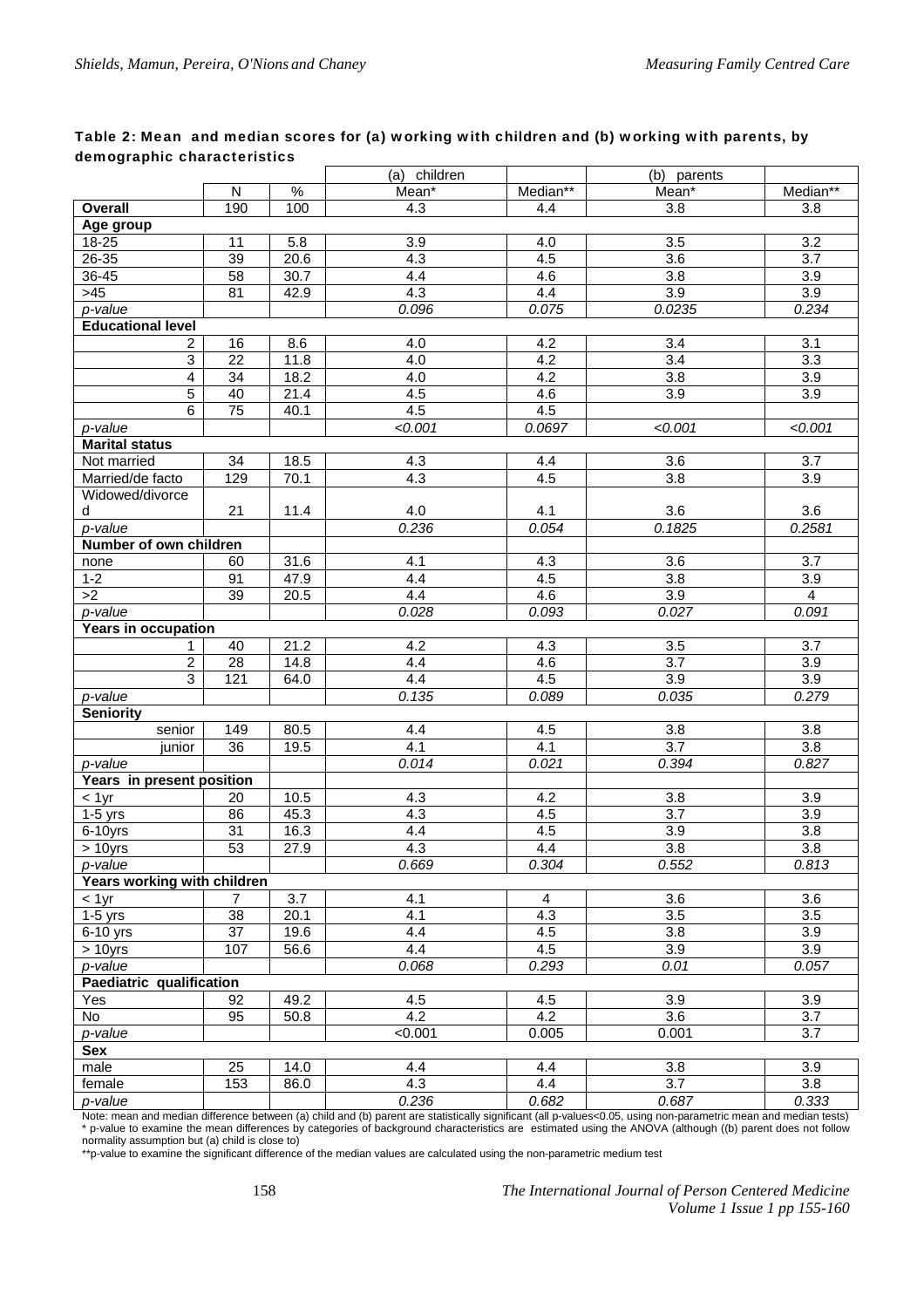across the span of nursing and allied health – a requirement for specialisation in Australia, or fellowship qualifications for doctors).

# **Discussion**

Family-centred care is ubiquitous in policy documents in paediatric health services, and while evidence about its effectiveness is either questionable, or not available, good qualitative studies [3, 5-9] raise consistent concerns about its implementation and effectiveness. At its core is the idea of the family as the single unit of care, regardless of how that family is described, and care has to be planned around the whole family, rather than the individual sick child [1]. Effective communication is the key to FCC, and this requires trust between family members and the staff caring for them and their child [15-17]. Trust requires positive regard and respect on both sides, however, if health professionals like working with only one part of the unit to which they are giving care, then that respect and regard can be jeopardised. Our findings indicate that this group of health professionals, similarly to others where this tool has been used [10,11] give a more positive score for working with children than they do for working with their parents. While some might argue that this is natural given that people may choose to work in paediatrics because they like children, it brings into question the whole premise of FCC. If FCC was truly being implemented, then there would be no significant difference between the scores for both children and their parents. A unity of care for the family cannot be achieved if one group is preferred over the other, and consequently FCC is not functioning as it should.

It is unsurprising that staff who were older, had children of their own, and held a specialist qualification in paediatrics gave higher scores for both working with children and with parents than those who were younger, did not have children and were not specialist educated. What is somewhat perplexing is the lower score for working with children given by those in senior positions in contrast to those who were junior, without a difference in working with parents' scores. Perhaps more senior staff relate better to adults than children, or have lost some of their enthusiasm for working with children. This could perhaps be teased out with qualitative methods of inquiry. However, the more positive scores for working with parents given by those who have worked in paediatrics for a long time versus their less experienced colleagues suggests that understanding of parents and the effects on their lives of a child's hospitalization is something that grows over time and with exposure.

This quantitative study contributes to the growing body of evidence that suggests problems with FCC as a model of care, and that Darbyshire may be right – that FCC is a wonderful ideal but may not be possible in practice. It is time to question the ethics [18] of continuing to implement a model that may not work.

#### Limitations

One question about gender was not answered by 18 people (though we do not know why). Ten other questionnaires were not included because of missing data. To reach the required sample size, we had to personally recruit subjects, and while the questionnaires remained anonymous, this may have affected the generalizability of the findings in this population. Return of the questionnaires lagged towards the end of the data collection period and we had to resort to attending sessions such as grand rounds and handing out the questionnaires. This pertained to less than 10% of the sample, but may have biased our results.

We have included a tertiary specialist paediatric health service only. Further work is underway in second level hospitals, and also in rural and remote area services. If we concatenate the data and increase the sample size, we will be better able to investigate the differences between the sub-groups, for example, between the different health professionals, thereby gaining not just a deep understanding of how different approaches and education address issues around FCC as a care delivery model, but also will provide evidence on which we can tailor education packages for each group.

#### Implications for research

1. Further quantitative examination of FCC should be undertaken to prove (or disprove) its effectiveness as a model of care<sup>4</sup>.

2. This study shows problems with FCC in an acute care tertiary paediatric hospital, but children are cared for in a wide range of settings. The study is being repeated in two secondary hospitals and two rural hospitals at present, and could be undertaken in a variety of settings, for example, community health.

3. Research is needed to develop, implement and trial an alternative model of care.

## Implications for practice

One must query the ethics of continuing a model of care that is of doubtful efficacy, for which little rigorous evidence exists, and which is more and more being challenged by the findings from solid qualitative research. A large amount of funding is used to support a model that may not be working and may not be the best way of delivering care. An alternative approach is urgently needed.